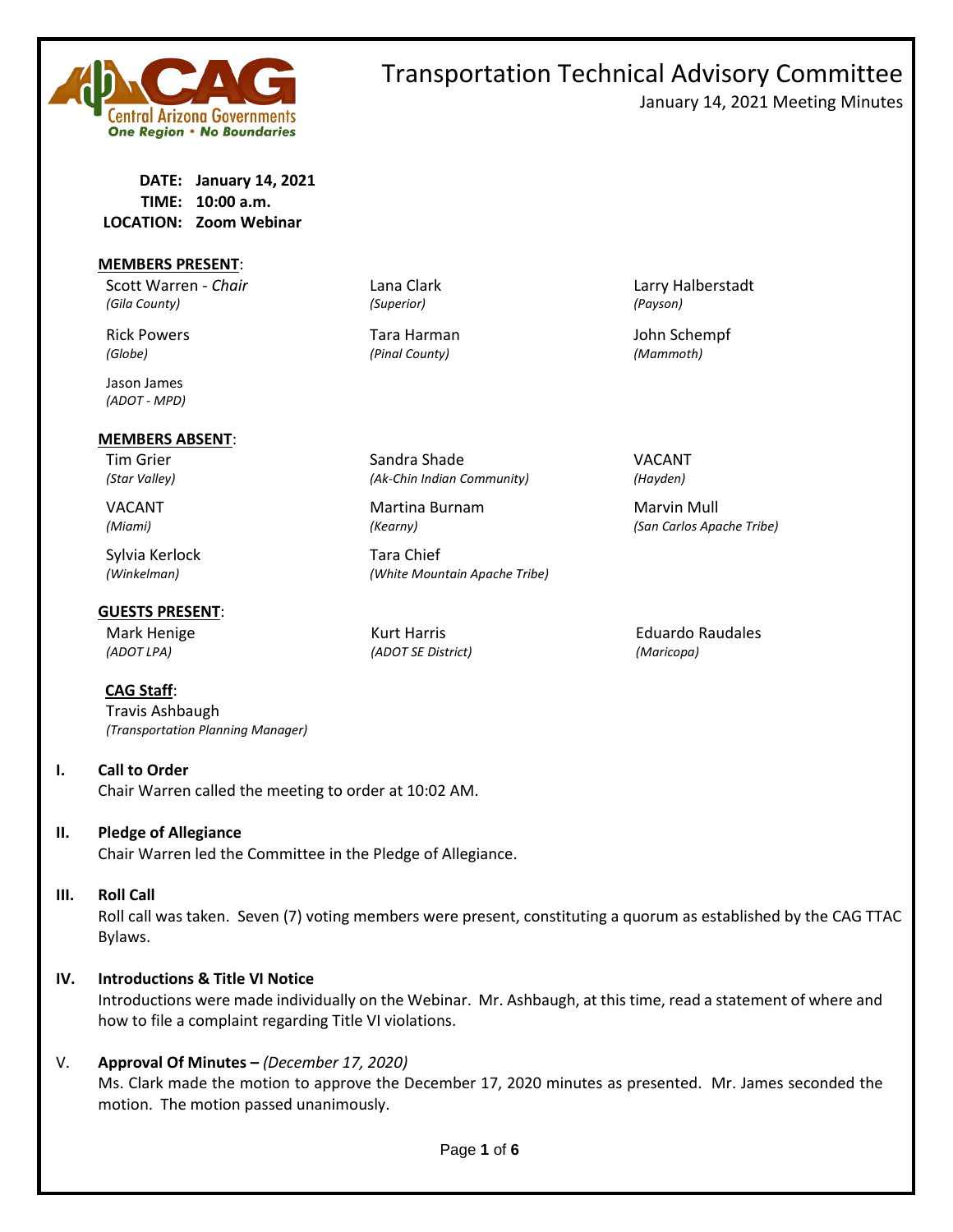

January 14, 2021 Meeting Minutes

# **VI. Call to the Public**

No one answered to the call to the public.

# *VII.* **Standing Reports**

#### **A. Member Jurisdictions**

#### **Payson**

Mr. Halberstadt reported that there are no new updates regarding the **"Granite Dells Road"** project **(Project # PAY 19-01D)**. The Town is still working on 60 percent Design plans and Right-of-Way (ROW) acquisition.

# **Globe**

Mr. Powers reported on two (2) items:

- 1. The **"Pinal Creek Bridge – Cottonwood Street (Structure #9711)"** project **(Project # GLB 21-01D)** is moving forward with the IGA. The Design has now begun.
- 2. The City is looking to advance the **"Hill Street (Phase 2)"** mill and fill/sidewalk replacement project **(Project # GLB 27-01D/29-01C)** to coincide with the **"Upper Pinal Creek Bridge"** state funded bridge project as they are interconnected. The City is seeking for advancement with the Arizona State Transportation Board.

#### **Superior**

Currently there are no Town projects within the TIP, however, Ms. Clark reported on three (3) projects within the Town:

- 1. Since the completion of raising the highway, there has been flooding issues along the US 60 within the Town in front of commercial properties. Since the flooding is occurring in ADOT ROW, the Town has been working with ADOT to mitigate the issue by constructing concrete swales. The Town has now completed the swale project and are now working on landscaping issues with dying trees.
- 2. The Town is working on a land exchange project that should resolve an issue with tow trucks blocking public driveways. Recently a motel has been purchased that will be converted to apartments and need the land exchange to take place due to the expected increase in traffic within the vicinity.
- 3. The Town is waiting for the Pinal Regional Transportation Authority (PRTA) funds to be available for local road projects.

# **Gila County**

Chair Warren reported on three (3) items:

- 1. The **"Colcord Road"** project **(Project # GIL 20-01C / TRACTS # T008701C)** is substantially completed. The project was then requested to be removed from the TIP due to its completion. After such request was made, ADOT notified Gila County was required to transfer over and take ownership of the Stormwater Pollution Prevention Plan (SWPPP) activities until the seeding has reached full stabilization.
- 2. A meeting is schedule for January 20, 2021 with ADOT and Stantec to have a "Re-Kick-Off" meeting for the **"Golden Hill Road"** sidewalk project **(Project # GIL 22-01C / TRACTS # T009001C)** to revisit target dates.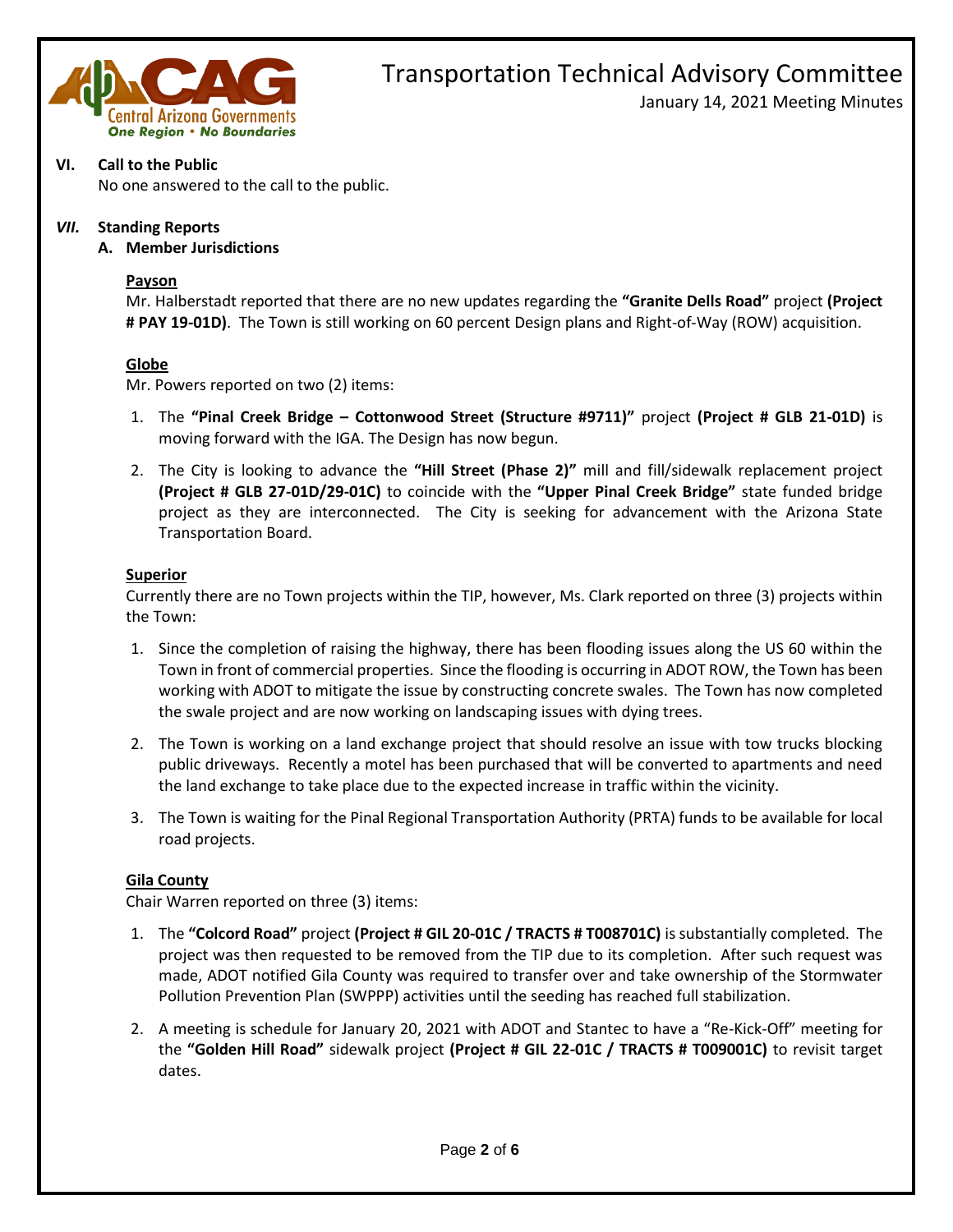

January 14, 2021 Meeting Minutes

The project is currently waiting for environmental clearances and therefore the County cannot have discussions with property owners regarding ROW acquisitions. In the meantime, the paperwork for the Temporary Construction Easements (TCEs) is underway.

3. The County received a requirement from the Arizona Game and Fish Department on the **"Tonto Creek Bridge"** project to have a Biological Engineer on site every day (8 hours/day) of construction throughout the duration of the project due to the potential habitation of the Narrow Headed Garter Snake. This is an additional \$200,000 in costs that was not expected.

Pinal County and Mammoth had nothing to report at this time.

# **B. Multi-Modal Planning Division, ADOT**

Mr. James reported on two (2) items:

- 1. He reminded those present to complete the Arizona Crash and Information System (ACIS) user questionnaire. The deadline is tomorrow, January 15, 2021. The intent is to understand how to make the functionality within the platform more user friendly in the anticipate for the next call for Highway Safety Improvement Program (HSIP) projects expected in July 2021.
- 2. The latest version of the Manual on Uniform Traffic Control Devices (MUTCD) published by the Federal Highway Administration (FHWA) is available for comments. Comment period will be for 90 days by March 1, 2021. ADOT will also be hosting working group meetings for these comments on January 25<sup>th</sup>, February 8<sup>th</sup>, 15<sup>th</sup>, & 22<sup>nd</sup>, 2021. All comments are to be sent to Hasina Luna at **hluna2@azdot.gov.**

# **C. Local Public Agency, ADOT**

Mr. Henige reported on four (4) items:

- 1. The survey that was sent requesting what type of training opportunities for local public agencies is now closed. The ADOT LPA section is now developing a series of modules starting in April 2021. There will be seven (7) modules, one per month, that will be approximately 2-3 hours each. A calendar of the scheduled training opportunities will be sent to the COG/MPOs to be distributed among their local agencies. Some of the topics will include planning, programming, ADOT LPA role in project initiation, introduction to project life cycle, federal authorization, Joint Project Agreements, Disadvantaged Business Enterprises, Civil Rights, clearances, etc. ADOT will be using Webex as the platform to conduct the trainings.
- 2. The new ADOT Roadway Design Guidelines 2021 Edition is online and available for use.
- 3. The Highway User Revenue Fund (HURF) Exchange program has been approved within the 5-year construction program.
- 4. The Call-for-Projects that went out in November 2020 for the "Off-System Bridge" (OSB) program is due February 19, 2021. All applications are to be submitted through CAG.

# **D. District, Engineers, ADOT**

Mr. Harris of the Southeast District had nine (9) items to report:

- 1. Catching up on pavement preservation and crack sealing throughout the district.
- 2. Installation of French drain system at US 60 MP 235, eastbound to mitigate artesian spring condition has been postponed until warmer paving weather is available.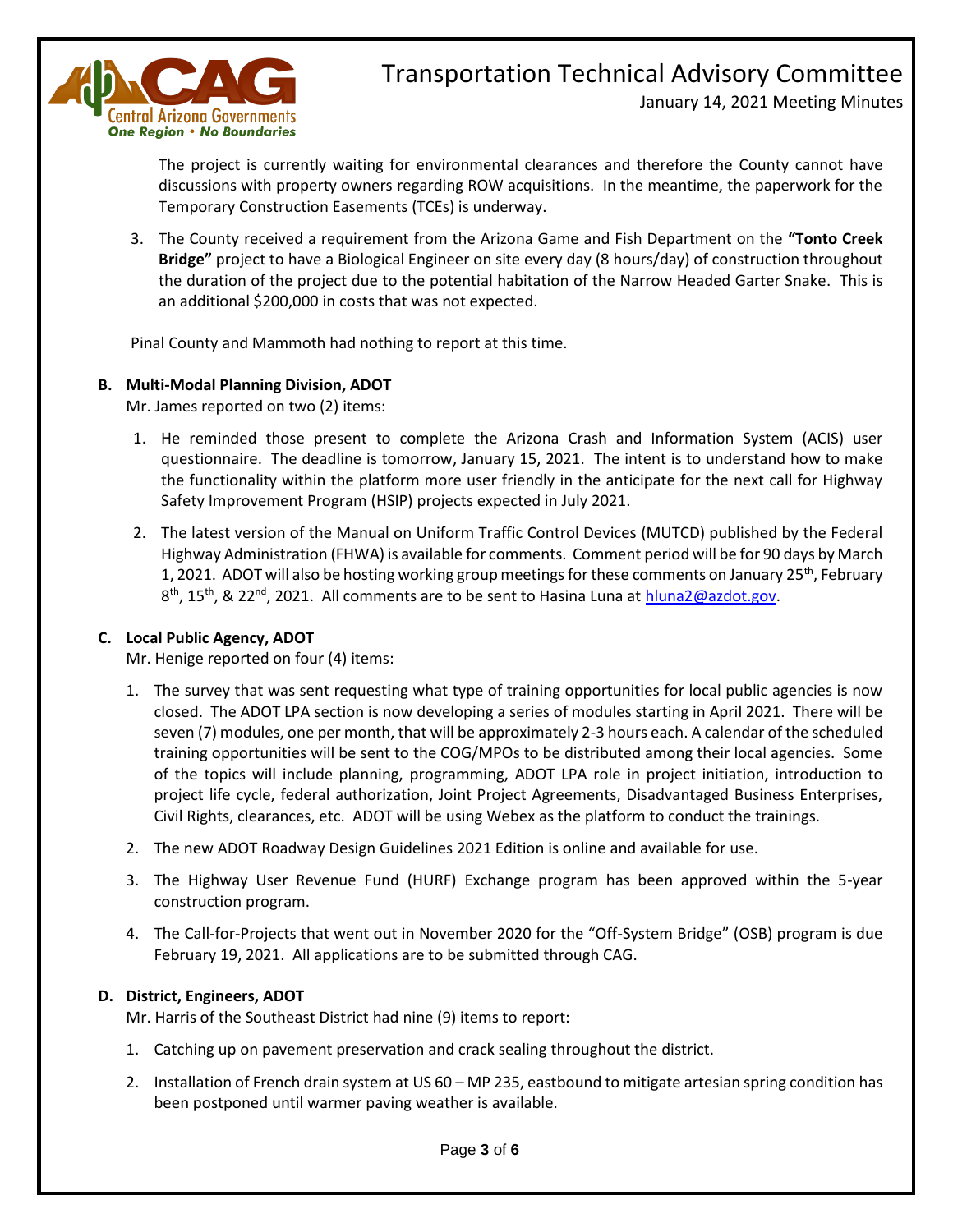

January 14, 2021 Meeting Minutes

- 3. Working with Risk Management to repair numerous vehicle fire AC damage locations along US 60 and SR 79. Incidents, primarily with tractor trailers, that have damaged the roadway from Salt River Canyon to Florence has cause much damage. Risk Management is attempting to seek insurance claims through the insurance carriers of those at fault due to limited resources at ADOT. Bush fire and focusing on Guardrail repair throughout district.
- 4. The fencing and guardrail repairs due to the Bush Fire has been completed. There will still be some hydroseeding for maintenance purposes, but materials are delayed until February 2021.
- 5. The contractors were hired to make repairs due to the Salt Fire (SR 188 & SR 288) / Griffin Fire US 60 MP 268 are experiencing intermittent delays to obtain materials due to COVID quarantine shutdowns.
- 6. The design team on the **"US 60 Queen Creek Bridge – MP 227.5"** is looking at extending a barrier to try and add a "blinder" to the top of it to prevent distractive driving. This will be a new two-lane bridge with one lane in each direction. The existing bridge will remain in-place and new bridge construction will allow for potential use in the future. Cliff rock cuts will be required for the new roadway alignment, east of the planned bridge. Retaining walls will be required to accommodate the new bridge and roadway alignments near the west end of the structure. The project also includes signing and pavement marking. Phase II is underway with the alignment being set and geotechnical investigations ongoing with pending drilling.
- 7. The **"US 60/Gila County Line – MP 226-236"** mill and fill and guardrail replacement project is closing out and is in the administrative phase.
- 8. The **"US 60 Pinto Creek Bridge – MP 237"** bridge replacement project is about 75 percent complete. There were some change orders that occurred due to unknown conditions. A five-day closure to switch traffic is expected to in the summer of 2021.
- 9. The **"SR 77 Gila River Bridge – MP 134"** reconstruction project is about 75 percent complete as work continues regarding the pier shafts cap work.

# **E. CAG Transportation Planning Update**

Mr. Ashbaugh had four (4) items to report:

- 1. Charles Russell, the TTAC representative for San Carlos Apache Tribe passed away recently. Memorial service arrangements are not known at this time but will pass along if received.
- 2. Request was made to submit any TTAC representative changes as there have been several staff changes throughout the region.
- 3. The Pinal County Transit Governance Study is wrapping up. The final Technical Working Group (TWG) meeting is schedule later in the afternoon to recap the final recommendations. A notice for a final presentation to the City/Town Councils will be sent out later should they request such a presentation to be added to their agendas.
- 4. The Gila County Transit Governance Study is approximately 40-50 percent complete. Right now the study team is looking at Peer Agencies to seek governing components that may or may not work for Gila County. The next TWG meeting is scheduled for January 21, 2021. Virtual Workshops are being prepared for February/ March 2021 in which all representatives with Town/City Councils/County Supervisors will be invited to participate and provide input.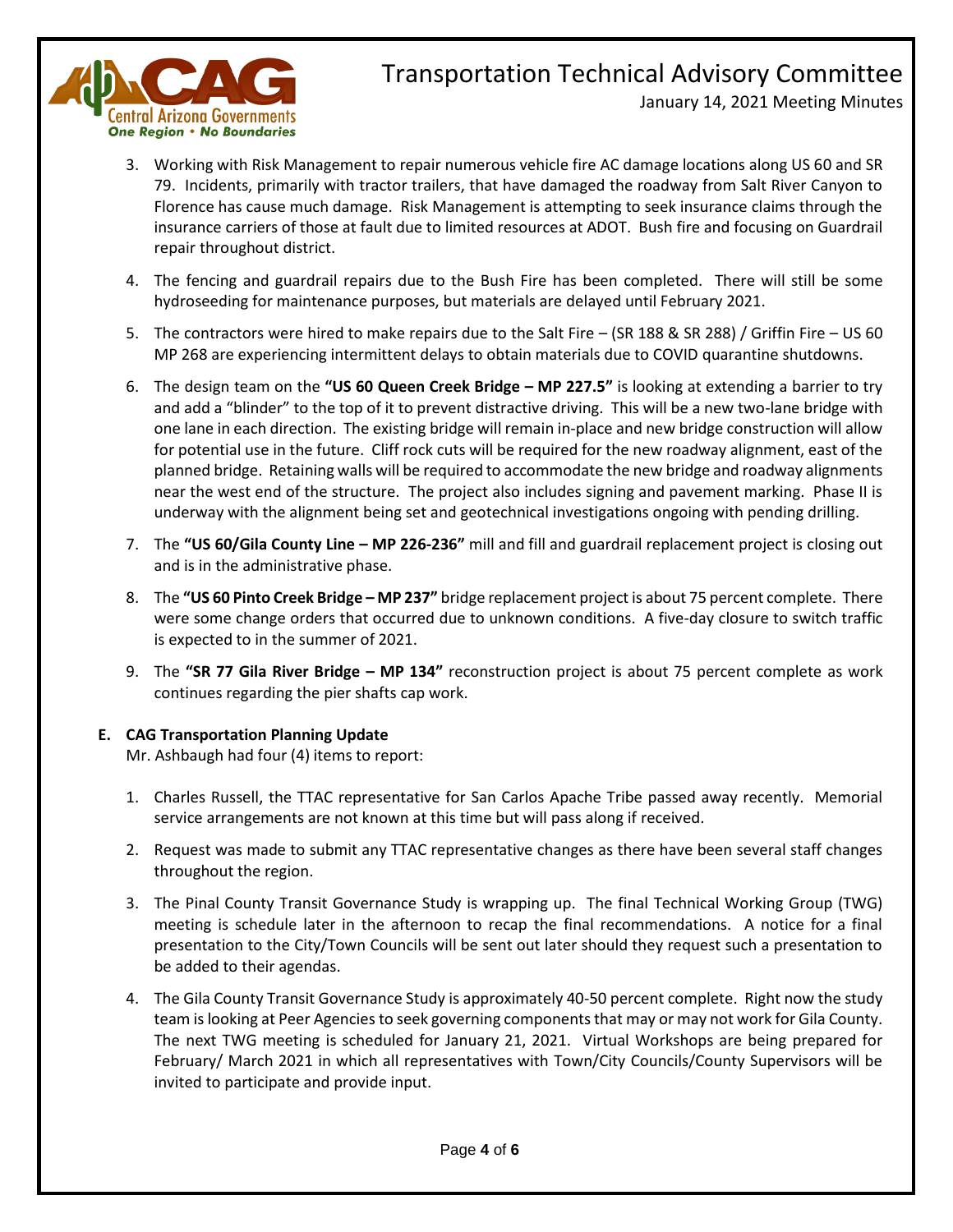

January 14, 2021 Meeting Minutes

#### **VIII. Old Business**

#### **Transportation Improvement Program (TIP)**

Mr. Ashbaugh reiterated that the TIP will always be on the agenda in the event an agency has an amendment or administrative changes that need to occur that he was not notified about. He stated that the approved recommendations from the previous meeting were presented to CAG Management Committee for recommended approval and now will be presented to the CAG Regional Council at the end of the month before sending to ADOT for finalization. No action was taken on this item.

#### **IX. New Business**

#### **A. TTAC Bylaws**

Mr. Ashbaugh stated that the section regarding electronic voting does violate opening meeting laws and therefore this section will be removed from the bylaws administratively. However, there was discussion from the previous meeting to amend the bylaws in Section VIII A(1) regarding the rotation of the Chair position between agencies within Pinal and Gila Counties. Historically the Chair has alternated between an agency from Pinal and Gila County for any given year. However, since the Sun Corridor Metropolitan Planning Organization (MPO) and the Maricopa Association of Governments (MAG) now are responsible for transportation planning efforts for many of the Pinal County Agencies, there are only four agencies (Pinal County, Superior, Kearny, Mammoth) who are eligible to be Chair. The other concern is that a few of the four agencies are not represented well within the Pinal County agencies. Therefore language was amended to state that the Chair position is "recommended to be rotated between the Committee's voting members of Gila and Pinal Counties."

Mr. Halberstadt made the motion to approve the CAG TTAC Bylaw amendments as presented. Chair Warren seconded the motion. The motion passed unanimously.

# **B. Chair & Vice Chair Elections**

Nominations were open for Chair. Chair Warren nominated Larry Halberstadt as Chair for 2021. No other nominations were presented. Chair Warren made a motion to close the nominations. Ms. Clark second the motion. The motion passed unanimously.

Nominations were open for Vice-Chair. Mr. James volunteered to be Vice-Chair. No other nominations were presented. Chair Warren made a motion to close the nominations. Mr. Halberstadt second the motion. The motion passed unanimously.

Chair Warren made a motion to appoint Larry Halberstadt for Chair and Jason James for Vice-Chair. Mr. Powers seconded the motion. The motion passed unanimously.

# **C. Annual Title VI Training**

Mr. Ashbaugh explained that as a recipient of federal funds, CAG receives federal assistance and is required to have a Title VI Non-Discrimination Plan. As part of the plan, CAG is required to provide staff training at least once a year regarding Title VI requirements. He also stated that he is extending this training to all the CAG committees to ensure compliance is being met. Mr. Ashbaugh explained that the ADOT Civil Rights Office (CRO) has been providing new information on what is expected annually as Title VI requirements are more understood from the ADOT CRO.